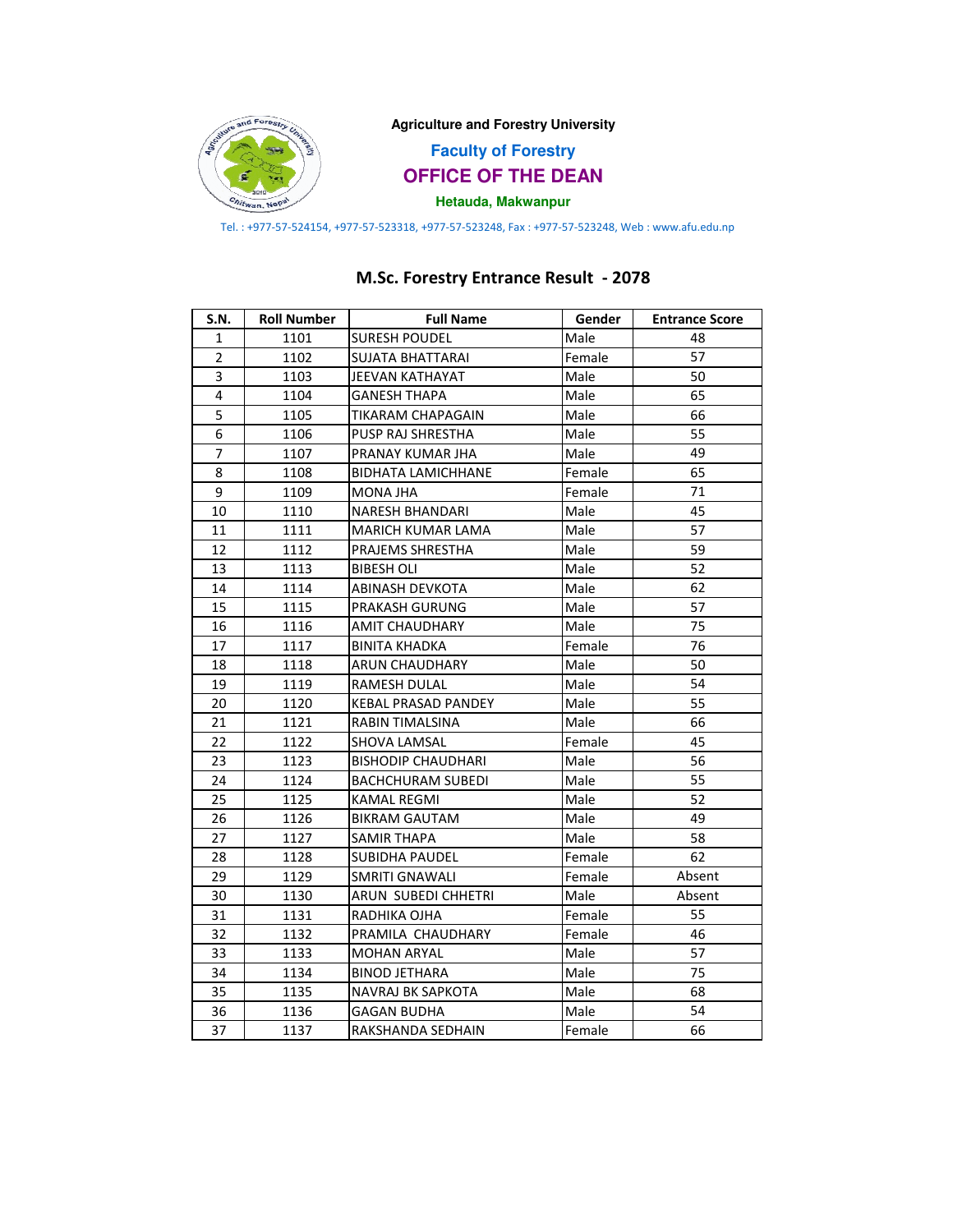

Tel. : +977-57-524154, +977-57-523318, +977-57-523248, Fax : +977-57-523248, Web : www.afu.edu.np

## M.Sc. Forestry Entrance Result - 2078

| S.N. | <b>Roll Number</b> | <b>Full Name</b>             | Gender | <b>Entrance Score</b> |
|------|--------------------|------------------------------|--------|-----------------------|
| 38   | 1138               | HIKMAT JIREL                 | Male   | 55                    |
| 39   | 1139               | <b>CHANDESH PRASAD PATEL</b> | Male   | 58                    |
| 40   | 1140               | RABINA KHATIWADA             | Female | 57                    |
| 41   | 1141               | <b>BAL KRISHNA PANDIT</b>    | Male   | 53                    |
| 42   | 1142               | PREM BAHADUR SHAHI           | Male   | 70                    |
| 43   | 1144               | ROHIT ADHIKARI               | Male   | 51                    |
| 44   | 1145               | MANARAJ LAMA MOKTAN          | Male   | 53                    |
| 45   | 1146               | RUPAK KUMAR BLON             | Male   | 52                    |
| 46   | 1147               | <b>BISHAL SUBEDI</b>         | Male   | 56                    |
| 47   | 1148               | SAROJ BALLAV BHATTARAI       | Male   | 60                    |
| 48   | 1149               | DEEPIKA YADAV                | Female | 39                    |
| 49   | 1150               | DIPENDRA KOIRALA             | Male   | 61                    |
| 50   | 1151               | <b>MADHU NEPALI</b>          | Female | 59                    |
| 51   | 1152               | ALINA ALE                    | Female | 63                    |
| 52   | 1153               | RAKSHYA LAMICHHANE           | Female | 58                    |
| 53   | 1154               | PRASHANT ROKKA               | Male   | 66                    |
| 54   | 1155               | JEEWAN POKHAREL              | Male   | Absent                |
| 55   | 1156               | <b>KUSHRAJ GOLE</b>          | Male   | 65                    |
| 56   | 1157               | DHIRAJ BHATTARAI             | Male   | 67                    |
| 57   | 1158               | <b>SURAJ NIRAULA</b>         | Male   | Absent                |
| 58   | 1159               | <b>BISHNU PUN</b>            | Female | 57                    |
| 59   | 1160               | RENUKA KHATIWADA             | Female | 62                    |
| 60   | 1161               | SANJAY KUMAR MISHRA          | Male   | 50                    |
| 61   | 1162               | RAMESH BHANDARI              | Male   | 61                    |
| 62   | 1163               | SONALI SINGH PATEL           | Female | 72                    |
| 63   | 1164               | SHRIKRISHNA CHAUDHARY        | Male   | 36                    |
| 64   | 1165               | SHER BAHADUR DHAMI           | Male   | 37                    |
| 65   | 1166               | NABA RAJ PADHAYA             | Male   | 69                    |
| 66   | 1167               | AMRITA PUDASAINI             | Female | 50                    |
| 67   | 1168               | CHIRANJIBI KHANAL            | Male   | 61                    |
| 68   | 1169               | ADARSH KUMAR THAKUR          | Male   | 53                    |
| 69   | 1170               | KALPANA UPADHAYAYA           | Female | 56                    |
| 70   | 1171               | LAXMI PAUDEL                 | Female | 65                    |
| 71   | 1172               | PRAMILA SHRESTHA             | Female | Absent                |
| 72   | 1173               | KAMAL CHITRAKAR              | Male   | 58                    |
| 73   | 1174               | SUSAN SINGH K.C              | Male   | 42                    |
| 74   | 1175               | <b>SRIJANA PAUDEL</b>        | Female | 58                    |